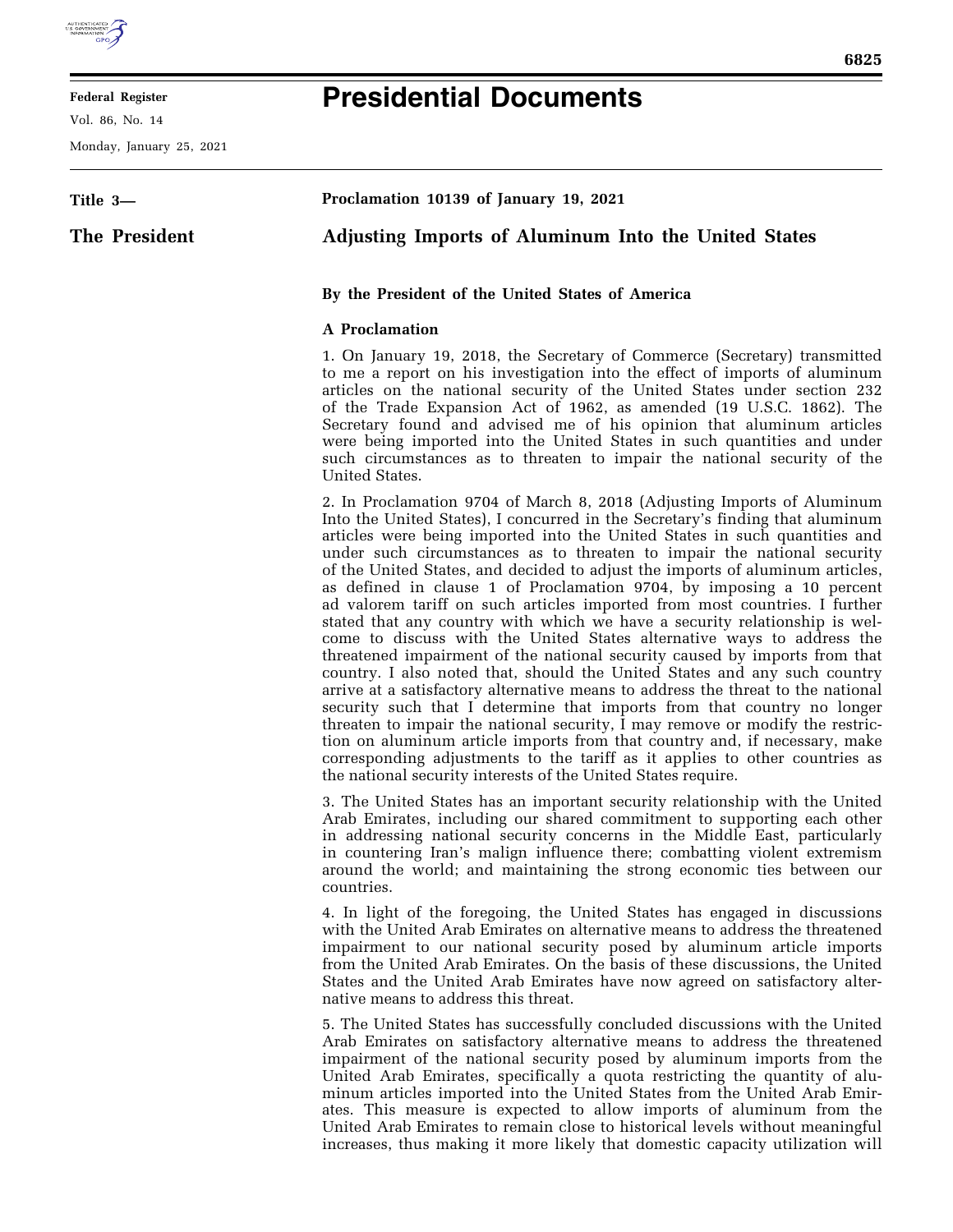be reasonably commensurate with the target level recommended in the Secretary's report. In my judgment, this measure will provide effective, longterm alternative means to address the contribution of the United Arab Emirates to the threatened impairment to our national security by restraining aluminum article exports from the United Arab Emirates to the United States, limiting export surges by the United Arab Emirates, and discouraging excess aluminum capacity and excess aluminum production. In light of this agreement, I have determined that aluminum article imports from the United Arab Emirates will no longer threaten to impair the national security and have decided to exclude the United Arab Emirates from the tariff proclaimed in Proclamation 9704. The United States will monitor the implementation and effectiveness of the measure agreed with the United Arab Emirates in addressing our national security needs, and this determination may be revisited, as appropriate.

6. In light of my determination to exclude the United Arab Emirates from the tariff proclaimed in Proclamation 9704, as amended, I have considered whether it is necessary and appropriate in light of our national security interests to make any corresponding adjustments to such tariff as it applies to other countries. I have determined that, in light of the agreed-upon measure with the United Arab Emirates, it is necessary and appropriate, at this time, to maintain the current tariff level as it applies to other countries.

7. Section 232 of the Trade Expansion Act of 1962, as amended, authorizes the President to adjust the imports of an article and its derivatives that are being imported into the United States in such quantities or under such circumstances as to threaten to impair the national security.

8. Section 604 of the Trade Act of 1974, as amended (19 U.S.C. 2483), authorizes the President to embody in the Harmonized Tariff Schedule of the United States (HTSUS) the substance of statutes affecting import treatment, and actions thereunder, including the removal, modification, continuance, or imposition of any rate of duty or other import restriction.

NOW, THEREFORE, I, DONALD J. TRUMP, President of the United States of America, by the authority vested in me by the Constitution and the laws of the United States of America, including section 232 of the Trade Expansion Act of 1962, as amended, section 301 of title 3, United States Code, and section 604 of the Trade Act of 1974, as amended, do hereby proclaim as follows:

(1) Clause 2 of Proclamation 9704, as amended, is further amended in the second sentence by deleting ''and'' before ''(g)'' and inserting before the period at the end: '', and (h) on or after 12:01 a.m. eastern standard time on February 3, 2021, from all countries except Argentina, Australia, Canada, Mexico, and the United Arab Emirates.''.

(2) Clauses 1 and 4 of Proclamation 9776 of August 29, 2018 (Adjusting Imports of Aluminum Into the United States) are amended by replacing, in each instance, ''subheadings 9903.85.05 and 9903.85.06'' with ''subheadings 9903.85.05 through 9903.85.08''.

(3) The ''Article Description'' for subheading 9903.85.01 of the HTSUS is amended by replacing ''of Argentina, of Australia, of Canada, of Mexico'' with ''of Argentina, of Australia, of Canada, of Mexico, of the United Arab Emirates''.

(4) The superior text to subheading 9903.85.11 of the HTSUS is amended by replacing ''of Argentina'' with ''of Argentina and of the United Arab Emirates'', and the ''Article Description'' for subheading 9903.85.11 of the HTSUS is amended by replacing ''9903.85.05 and 9903.85.06'' with ''9903.85.05 through 9903.85.08''.

(5) In order to implement quantitative limitations on aluminum article imports from the United Arab Emirates, subchapter III of chapter 99 of the HTSUS is amended as provided for in Part A of the Annex to this proclamation. For purposes of administering these quantitative limitations, the annual aggregate limits set out in Part B of the Annex to this proclamation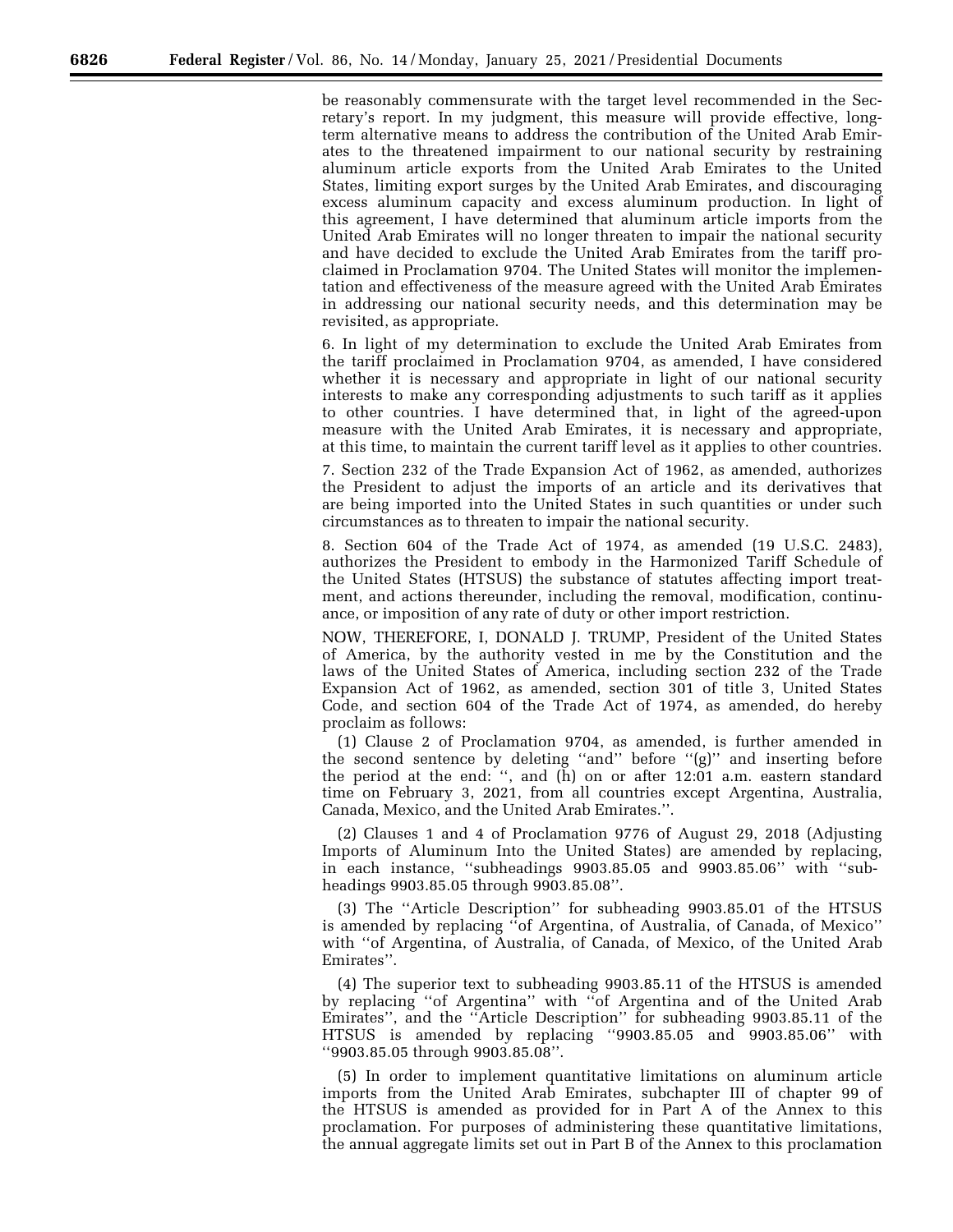shall apply for the period starting with calendar year 2021 and for subsequent years, unless modified or terminated. The quantitative limitations for the United Arab Emirates, which for calendar year 2021 shall take into account all aluminum article imports since January 1, 2021, shall be effective for aluminum articles entered for consumption, or withdrawn from warehouse for consumption, on or after 12:01 a.m. eastern standard time on February 3, 2021, and shall be implemented by U.S. Customs and Border Protection (CBP) of the Department of Homeland Security as soon as practicable. The Secretary shall monitor the implementation of these quantitative limitations and shall, in consultation with the United States Trade Representative, inform the President of any circumstance that in the Secretary's opinion might indicate that an adjustment of the quantitative limitations is necessary.

(6) The modifications made by clauses 1 through 5 of this proclamation and the Annex to this proclamation shall be effective with respect to goods entered for consumption, or withdrawn from warehouse for consumption, on or after 12:01 a.m. eastern standard time on February 3, 2021, and shall continue in effect, unless such actions are expressly reduced, modified, or terminated.

(7) Any imports of aluminum articles from the United Arab Emirates that were admitted into a U.S. foreign trade zone under ''privileged foreign status'' as defined in 19 CFR 146.41, prior to 12:01 a.m. eastern standard time on February 3, 2021, shall not be subject, upon entry for consumption made on or after that date and time, to the additional 10 percent ad valorem rate of duty imposed by Proclamation 9704, as amended, and shall be subject to the quantitative limitations established in this proclamation.

(8) Any provision of previous proclamations and Executive Orders that is inconsistent with the actions taken in this proclamation is superseded to the extent of such inconsistency.

IN WITNESS WHEREOF, I have hereunto set my hand this nineteenth day of January, in the year of our Lord two thousand and twenty-one, and of the Independence of the United States of America the two hundred and forty-fifth.

Dundsteam

Billing code 3295–F1–P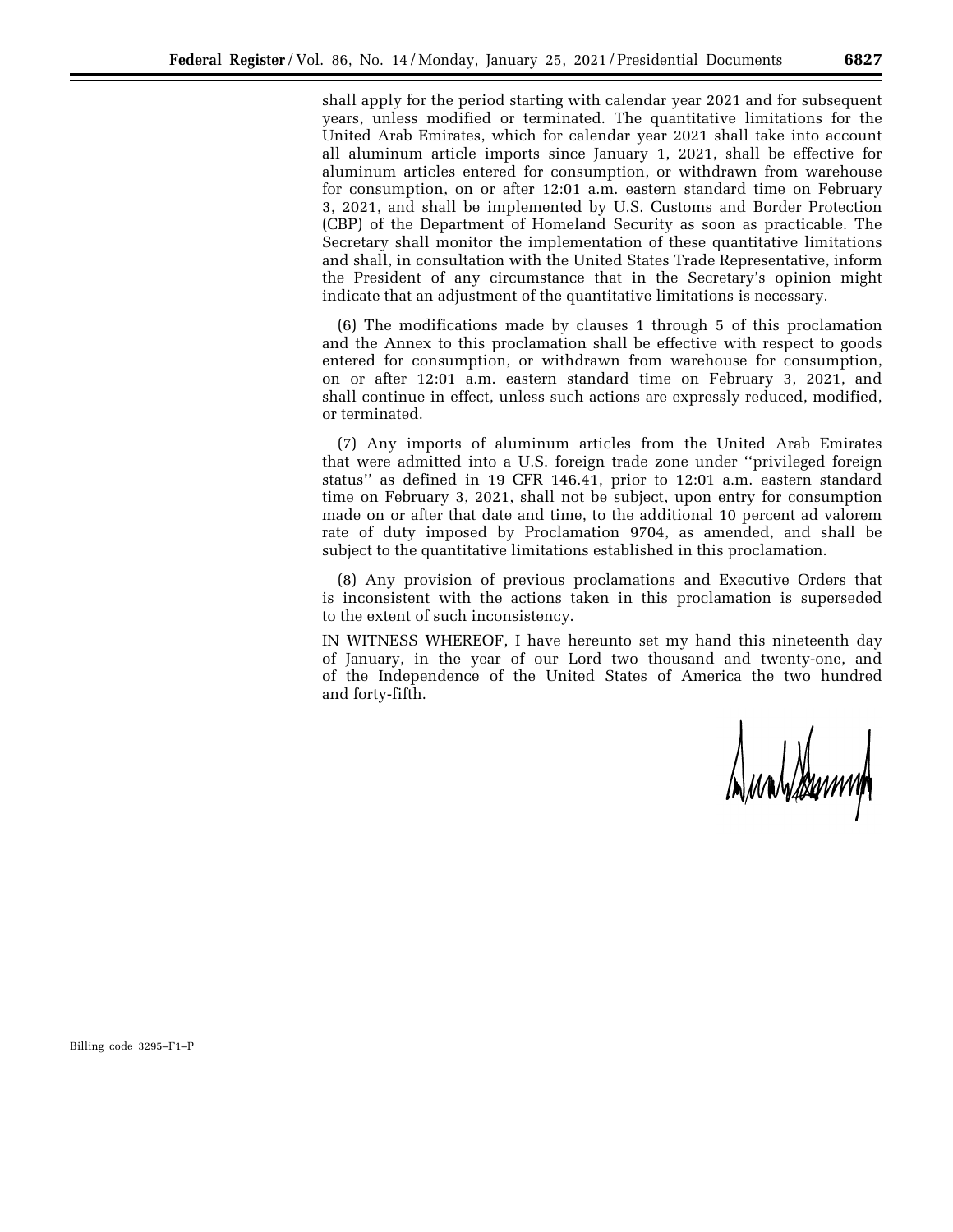### **ANNEX**

## TO MODIFY CERTAIN PROVISIONS OF CHAPTER 99 OF THE HARMONIZED TARIFF SCHEDULE OF THE UNITED STATES

A. Subchapter III of chapter 99 of the Harmonized Tariff Schedule of the United States (HTSUS) is modified below, with the material in the new tariff provisions inserted in the columns labeled "Heading/Subheading", "Article Description", "Rates of Duty 1-General", "Rates of Duty 1- Special," and "Rates of Duty 2", respectively. The modifications shall be effective for goods entered for consumption, or withdrawn from warehouse for consumption, on or after 12:01 a.m. eastern standard time on February 3, 2021. Quota amounts are calculated beginning on January 1 of each calendar year, including for calendar year 2021.

1. The text of subdivision (a)(ii) of U.S. note 19 is modified by deleting "9903.85.05 and 9903.85.06" and by inserting in lieu thereof "9903.85.05 through 9903.85.08".

2. The text of subdivision (b) of U.S. note 19 is modified by deleting "9903.85.05 and 9903.85.06" and by inserting in lieu thereof "9903.85.05 through 9903.85.08".

3. The text of subdivision (d) of U.S. note 19 is modified by deleting "9903.85.05 and 9903.85.06" and by inserting in lieu thereof "9903.85.05 through 9903.85.08".

4. The text of subdivision (e) of U.S. note 19 is modified by deleting "9903.85.05 and 9903.85.06" and by inserting in lieu thereof "9903.85.05 through 9903.85.08".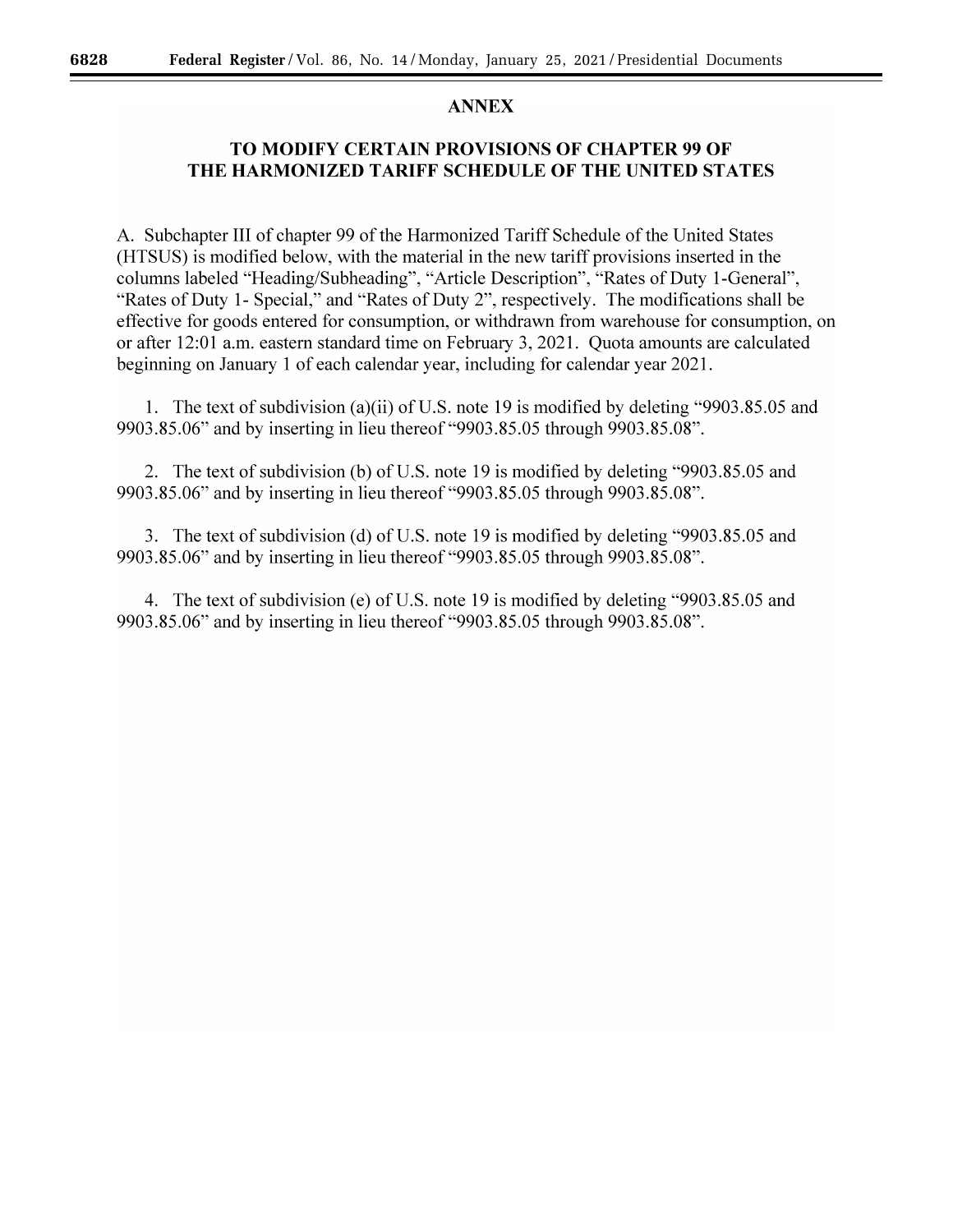٠

5. Subheadings 9903.85.05 and 9903.85.06 and the superior text thereto are replaced and supplemented with the following subheadings and superior texts, which are inserted in numerical sequence in subchapter III:

|                        |                                                                                                                                                                                                                                                                                                                                                                                 | <b>Rates of Duty</b>                                       |                |  |
|------------------------|---------------------------------------------------------------------------------------------------------------------------------------------------------------------------------------------------------------------------------------------------------------------------------------------------------------------------------------------------------------------------------|------------------------------------------------------------|----------------|--|
| Heading/<br>Subheading | <b>Article Description</b>                                                                                                                                                                                                                                                                                                                                                      |                                                            | 1              |  |
|                        |                                                                                                                                                                                                                                                                                                                                                                                 | General                                                    | <b>Special</b> |  |
|                        | Except as provided in subheading 9903.85.11, aluminum<br>products of Argentina enumerated in U.S. note 19(b) to<br>this subchapter, if entered in aggregate quantities<br>prescribed in subdivision (e) of such note for any<br>calendar year starting on January 1, 2021 and for any<br>portion thereof as prescribed in such subdivision (e):                                 |                                                            |                |  |
| 9903.85.05             | Unwrought aluminum, provided for in heading                                                                                                                                                                                                                                                                                                                                     | The duty<br>provided in<br>the<br>applicable<br>subheading |                |  |
|                        | Except as provided in subheading 9903.85.11, aluminum<br>products of Argentina and the United Arab Emirates<br>enumerated in U.S. note 19(b) to this subchapter, if<br>entered in aggregate quantities prescribed in subdivision<br>(e) of such note for any calendar year starting on January<br>1, 2021 and for any portion thereof as prescribed in such<br>subdivision (e): |                                                            |                |  |
| 9903.85.06             | Wrought aluminum, provided for in headings<br>7604, 7605, 7606, 7607, 7608 or 7609; and<br>castings and forgings of aluminum provided for in                                                                                                                                                                                                                                    | The duty<br>provided in<br>the<br>applicable<br>subheading |                |  |
|                        | Except as provided in subheading 9903.85.11, aluminum<br>products of the United Arab Emirates numerated in U.S.<br>note 19(b) to this subchapter, if entered in aggregate<br>quantities prescribed in subdivision (e) of such note for<br>any calendar year starting on January 1, 2021 and for any<br>portion thereof as prescribed in such subdivision (e):                   |                                                            |                |  |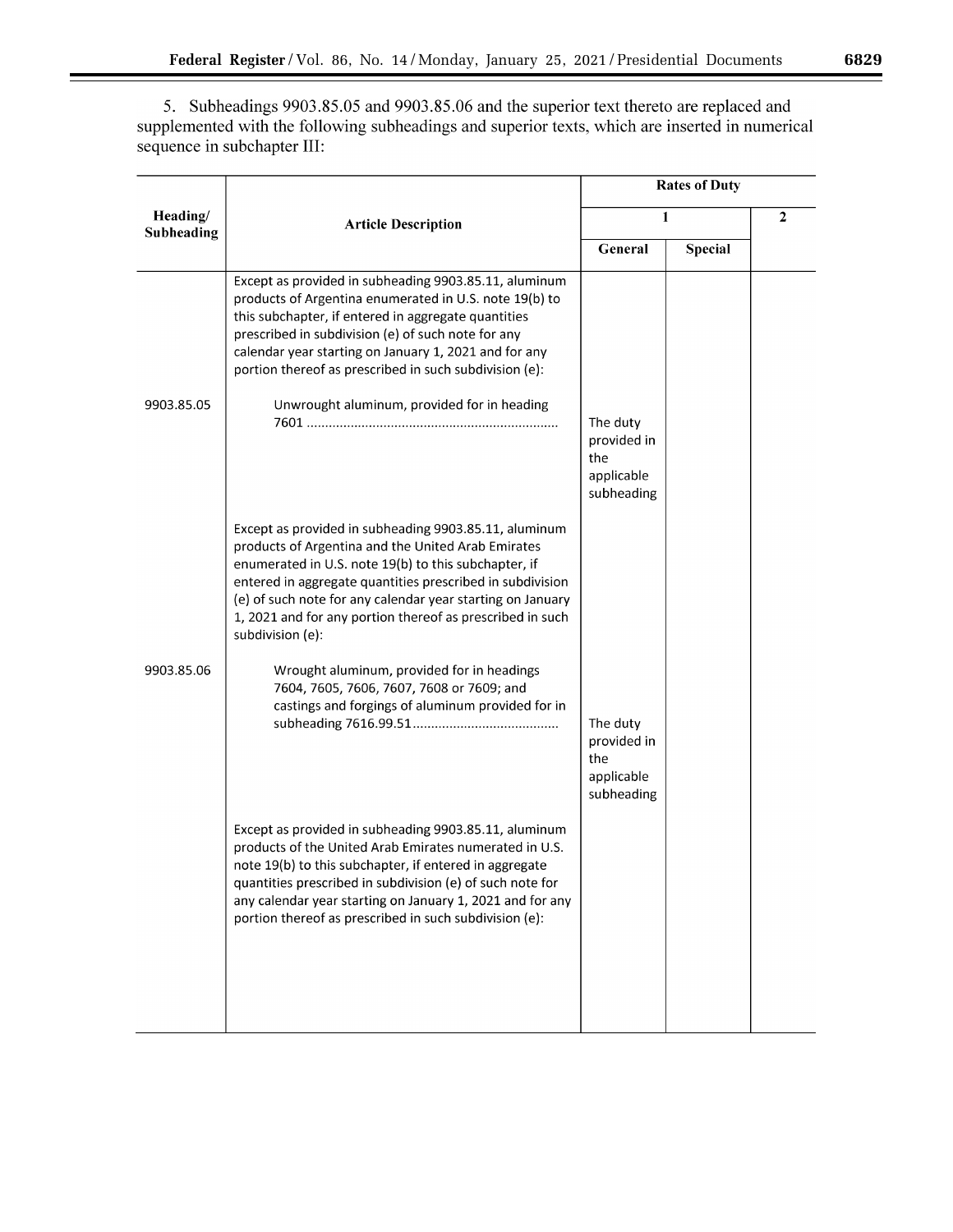▀

| 9903.85.07 | Unwrought aluminum, not alloyed, provided in | The duty<br>provided in<br>the<br>applicable<br>subheading |  |
|------------|----------------------------------------------|------------------------------------------------------------|--|
| 9903.85.08 | Unwrought aluminum, alloyed, provided for in | The duty<br>provided in<br>the<br>applicable<br>subheading |  |

 $\equiv$